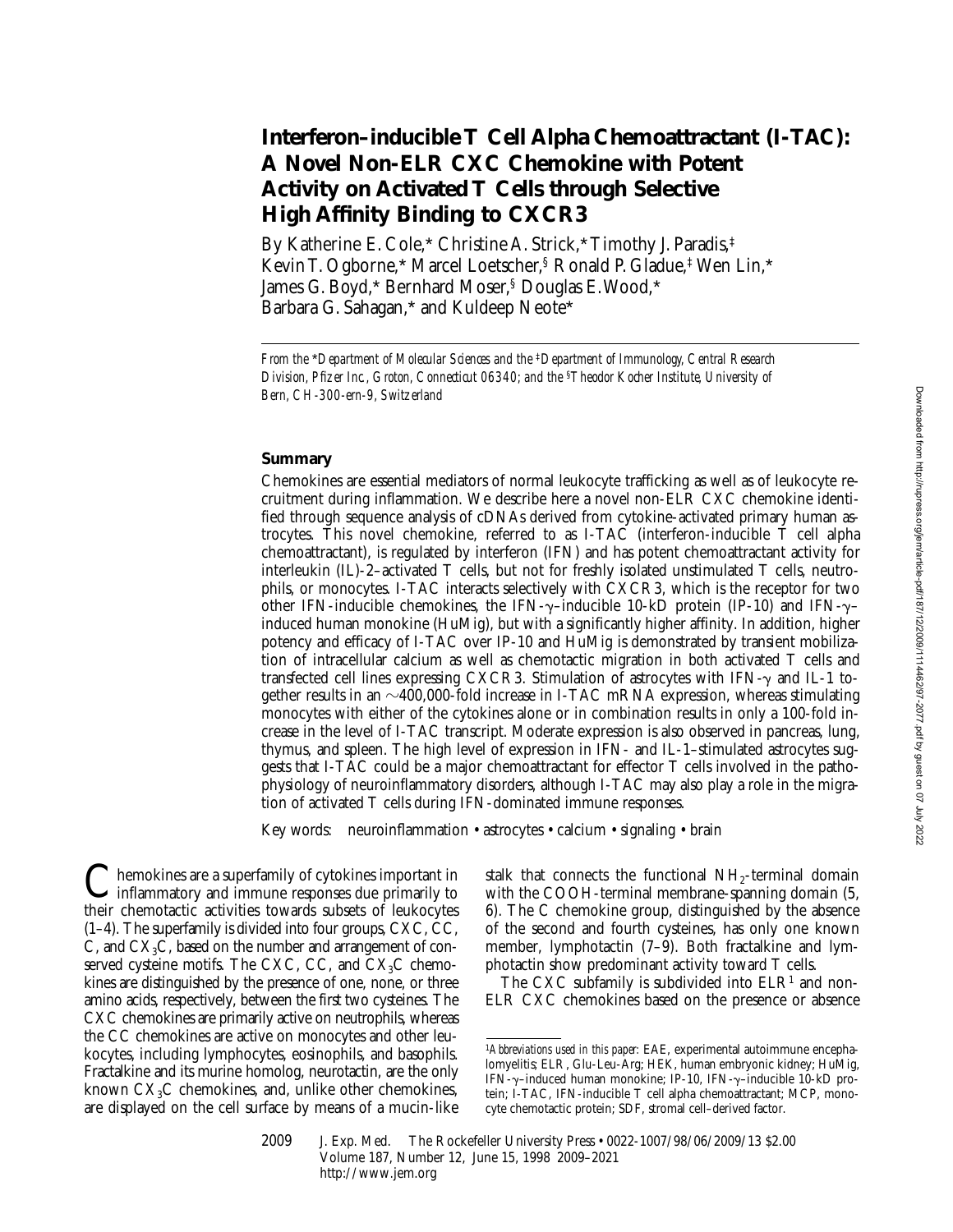of this Glu-Leu-Arg tripeptide sequence adjacent to the CXC motif. ELR-containing CXC chemokines include IL-8; NAP (neutrophil-activating protein)-2; ENA (epithelial-derived neutrophil-activating protein)-78; and GRO (growth-related protein)- $\alpha$ , - $\beta$ , and - $\gamma$ . The ELR motif is essential for biological activity in that a mutation in any of these amino acids dramatically affects receptor binding and induction of leukocyte migration (10–12). The non-ELR CXC chemokines include the IFN- $\gamma$ –inducible 10-kD protein (IP-10), the IFN- $\gamma$ -induced human monokine (Hu-Mig), and stromal cell–derived factor (SDF)-1. IP-10 and HuMig have a unique selectivity for T cells that have been activated by IL-2, whereas SDF-1 has a broader range of activities on resting and activated memory T cells, monocytes, and granulocytes (13–16). IP-10 has been shown to be expressed in delayed-type hypersensitivity reactions in the skin, psoriatic plaques, tuberculoid leprosy, and certain tumors (17–19). Due to these observations, it has been suggested that local high concentrations of IFN upregulate IP-10 and HuMig, which then results in the recruitment of activated/effector T cells, thereby initiating the effector arm of T cell immunity (20).

Chemokines exert their biological activities through G protein–coupled receptors on the surface of target cells. In humans, four CXC chemokine receptors (CXCR1–4) and eight CC chemokine receptors (CCR1–8) have been identified (21–32). The CXC chemokine receptors have been shown to have the following ligand specificities: CXCR1 binds IL-8 (33); CXCR2 binds IL-8 and other ELR-containing CXC chemokines (34); CXCR3 binds IP-10 and Hu-Mig (15); and CXCR4 binds SDF-1 $\alpha$  (35, 36). CXCR3 is selectively expressed in activated T cells and not in other leukocyte subpopulations. This underscores the importance of the selective recruitment of activated T cells by IP-10 and HuMig during inflammation (15, 20).

Localized upregulation of chemokines by proinflammatory cytokines like TNF, IL-1, and IFN, and the subsequent infiltration of leukocytes, is extremely important in the development of both acute and chronic inflammatory responses including immediate- and delayed-type hypersensitivity responses. Chemokine expression has been detected in the T cell–mediated disease experimental autoimmune encephalomyelitis (EAE), an animal model for multiple sclerosis. Expression of IP-10 and two CC chemokines, MCP (monocyte chemoattractant protein)-1 and RANTES (regulated on activation, normal T cell expressed and secreted), coincides with the onset of clinical EAE (37–39). Presumably, autoreactive T cells enter the central nervous system and secrete proinflammatory cytokines that cause local production of chemokines. These chemokines promote further infiltration of inflammatory cells, resulting in lesion formation and demyelination indicative of multiple sclerosis (40). The astrocyte has been identified as an important source of chemokine expression in EAE (37). Furthermore, astrocytoma cells stimulated with TNF produce IL-8, MCP-1, and IP-10 (41). To identify additional genes that might contribute to neuroinflammatory disease pathology, we sequenced cDNAs derived from proinflammatory cyto-

kine-stimulated primary human astrocytes and performed bioinformatic analysis. In this study, we report a novel non-ELR CXC chemokine identified through this approach, and describe its expression, biological activity, and receptor usage.

# **Materials and Methods**

*Reagents.* The recombinant chemokines IP-10 and HuMig were obtained from PeproTech, Inc. (Rocky Hill, NJ). Restriction enzymes and molecular biology reagents were from New England Biolabs (Beverly, MA), GIBCO BRL (Gaithersburg, MD), or Boehringer Mannheim (Indianapolis, IN). BSA and human collagen type IV were obtained from GIBCO BRL. RPMI 1640 medium was from BioWhittaker (Walkersville, MD). RNAs used in reverse transcriptase PCR analysis were either purchased (Clontech, Palo Alto, CA) or generated using Trizol reagent (GIBCO BRL) as specified by the manufacturer. Human primary monocytes were isolated and cultured as described previously  $(22)$ ; human microglial cell line SV-A3 (GFAP<sup>-</sup>; CD68<sup>+</sup>) was derived by immortalizing primary human microglia with adenovirus E1b and SV40 large T antigens. Eosinophils were isolated by negative selection using magnetic beads. Neutrophils were isolated as described previously (42).

*Identification of I-TAC cDNA Sequence.* A cDNA library was constructed at Incyte Pharmaceuticals, Inc. (Palo Alto, CA) from  $polyA<sup>+</sup> RNA$  isolated from human fetal astrocytes cultured in DMEM plus 10% FCS for up to 1 mo. A second cDNA library was constructed from poly $A^+$  RNA isolated from similar cells that had been stimulated with TNF- $\alpha$ , IFN- $\gamma$ , and IL-1 $\beta$  (each at 200 U/ml) for 12 h. Library synthesis was initiated using a  $3'$ oligo dT primer that contained a NotI site, followed by second strand synthesis, blunting with T4 DNA polymerase, ligation to SalI adapters, and digestion with SalI and NotI. cDNAs were then ligated directionally into pSPORT1 (GIBCO BRL) using SalI  $(5)$  and NotI  $(3')$ . Single pass sequence information from the 5' end of random cDNA clones was generated at Incyte by automated DNA sequencing. Novel sequences were further analyzed using the Basic Local Alignment Search Tool (BLAST, National Center for Biotechnology Information, Bethesda, MD; reference 43) to define similarities to known genes or gene families.

*Cloning of Full-length I-TAC cDNA.* Sequence information from the expressed sequence tag cluster NCY580854 (which contained the 5' end of a novel chemokine) was used to design the following internal primers for 3' RACE: 5'-GTGTGCTACAGTTGT-TCAAGGC-3' and 5'-GGACGCTGTCTTTGCATAGGC-3'. 3' RACE products were generated using the 3' RACE System for Rapid Amplification of cDNA Ends (GIBCO BRL) according to manufacturer's instructions with stimulated astrocyte RNA as template. Amplification products were gel purified and subcloned into pCR2.1 (Invitrogen, Carlsbad, CA) for automated sequence analysis using an Applied Biosystems Sequencer (model 373; Applied Biosystems, Inc., Foster City, CA). Sequence data obtained from these clones was assembled with the original NCY580854 cluster sequences to generate an  $\sim$ 1,400 bp consensus sequence for I-TAC. The entire coding sequence was then PCR amplified using the following primers, designed to incorporate a Kozak sequence and restriction sites convenient for subcloning into pcDNA3 (Invitrogen): 5' primer: 5'-CGGGATCCGCCGAC-CATGAGTGTGAAGGGCATGGCTATAGC-3'; 3' primer: 59-CCGCTCGAGCGGTCATTAAAAATTCTTTCTTTCA-ACTTTTTTGATTATAAGCC-3'. The PCR product was gel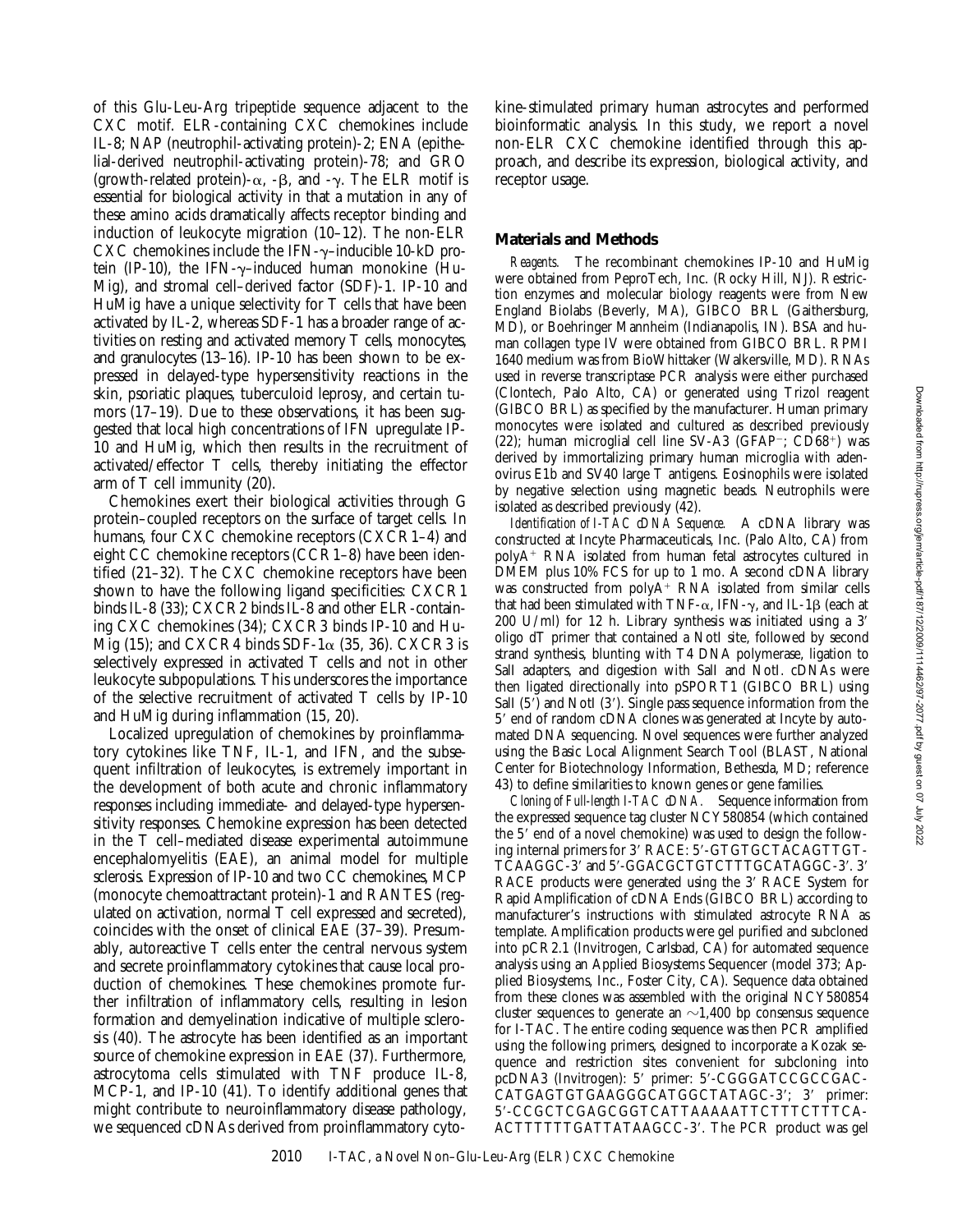isolated, digested with BamHI and XhoI, ligated to pcDNA3, and used to transform *Escherichia coli* DH5a cells. Correct clones were identified by restriction analysis and the sequence was confirmed by automated sequence analysis as above.

*Northern Analysis.* Human Multiple Tissue Northern Blots were purchased from Clontech and hybridized with a 224-bp fragment of I-TAC coding sequence labeled by random priming (Prime-It II; Stratagene, La Jolla, CA) in the presence of [32P]dCTP. Hybridization was carried out in Express-Hyb Solution (Clontech) under stringent conditions as specified by the manufacturer.

*Reverse Transcriptase PCR Analysis of I-TAC Expression.* First strand cDNA was generated from total RNA via oligo dT primed reverse transcription. Real time quantitative PCR was performed using a sequence detection system (ABI Prism 7700; Perkin-Elmer Corp., Norwalk, CT) using TaqMan Fluorogenic oligonucleotide probes (Perkin-Elmer Corp.). Relative I-TAC levels were calculated by normalizing to  $\beta$ -actin. Probe and primer sequences are as follows: β-actin forward, AGATCATTGCTCCTCCTGAGC; β-actin reverse, ACGCAACTAAGTCATAGTCCGC; b-actin probe, (6FAM)AGCAGATGTGGATCAGCAAGCAGGA(TAMRA); I-TAC forward, GCTATAGCCTTGGCTGTGATAT; I-TAC reverse, CAGGGCCTATGCAAAGACA; and I-TAC probe, (6FAM)TGTGTGCTACAGTTGTTCAAGGCTTCCC(TA-MRA). All reactions were carried out using the TaqMan PCR reagent kit with final reagent concentrations at 10% glycerol, 5.0 mM MgCl<sub>2</sub>, 200  $\mu$ M each of dATP, dCTP, and dGTP, 400  $\mu$ M dUTP, and  $1\times$  TaqMan Buffer A. Primer concentrations were 50 nM and probe concentrations were 200 nM. 1.0  $\mu$ l template cDNA was used for each reaction along with 1.25 U Amplitaq Gold and 0.5 U AmpErase Uracil *N*-Glycosylase (both from Perkin-Elmer Corp.). Cycling conditions were 2 min at  $50^{\circ}$ C, 10 min at  $94^{\circ}$ C, followed by 40 cycles of 15 s at  $94^{\circ}$ C and 90 s at 60°C. Three replicate reactions were set up for each sample for both  $\beta$ -actin and I-TAC. Relative quantities were calculated by first subtracting the average threshold cycle (Ct) for I-TAC from the  $\beta$ -actin average Ct to generate normalized I-TAC Ct values and then adding the lowest normalized Ct value to each to generate the value for  $n$ . Then take  $2^n$  to generate a relative quantity for each with the lowest level sample  $= 1.00$ .

*Chromosomal Localization.* A panel of human/rodent somatic cell-hybrid genomic DNAs (BIOS Laboratories, New Haven, CT) was amplified by PCR using I-TAC–specific primers (forward, 5'-CCTTGGCTGTGATATTGTGTGC-3' and reverse, 5'-CTGCCACTTTCACTGCTTTTACC-3'). PCR conditions were 30 cycles of denaturation at  $94^{\circ}$ C for 45 s, annealing at  $58^{\circ}$ C for 30 s, and extension at  $68^{\circ}$ C for 5 min using the Robocycler (Stratagene). PCR products were analyzed by agarose gel electrophoresis and discordance analysis was performed as specified by the manufacturer.

*Chemical Synthesis of I-TAC.* The predicted mature I-TAC amino acid sequence was synthesized using automated Fmocbased solid phase peptide chemistry on a Solid Phase Peptide Synthesizer (model 431A) using software version Synthassist 2.0 (both from Applied Biosystems, Inc.) retrofitted with deprotection monitoring. HBTU (benzotriazole-yl tetramethyluronium hexafluorophosphate) activation and single amino acid coupling cycles were used, except after sluggish deprotection steps, in which case the following residue was double coupled. Syntheses were started using 0.25 mmol preloaded Fmoc Lys (Boc) resin (Applied Biosystems, Inc.), 50% of the resin cake was removed midway through the synthesis, and the synthesis was completed. The final synthesis resin was cleaved and deprotected by treatment with a solution of 83% TFA (trifluoroacetic acid), 5% phenol, 5% water, and 2.5% ethandithiol for 1 h at  $23^{\circ}$ C. The mixture was filtered, the TFA filtrate was diluted into 50 ml of diethylether, and the precipitated crude peptide salt was collected by centrifugation. The peptide was purified by preparative reverse-phase HPLC (20  $\times$  250 mm C18 column; Waters, Milford, MA) using a water/acetonitrile (0.1% TFA) gradient. Fractions were assayed by analytical HPLC (4.5  $\times$  250 mm C18 column; Vydac, Hesparia, CA). Appropriate fractions were pooled  $(>85\%)$ purity) and the resulting solution was adjusted with folding buffer additives (final concentrations: 0.5 mM cysteine, 0.5 mM cystine, 10 mM methionine, 75 mM Hepes, pH 8.0, 0.05–0.5 mg/ml peptide). The folding reaction was essentially complete after 15 h at  $4^{\circ}$ C as indicated by shift to shorter retention time on analytical HPLC. The oxidized product was purified as above to  $>98\%$  purity. Concentration was estimated by UV absorbance at 280 nm and confirmed by amino acid analysis (University of Michigan Protein Structure Facility, Ann Arbor, MI). The product was aliquoted, lyophilized, and stored at  $-80^{\circ}$ C. Electrospray (Sciex API100; Perkin-Elmer, Applied Biosystems Division, Foster City, CA) mass of reduced chemokine: 8046.6 daltons (calculated: 8045.8 daltons); mass of folded chemokine: 8042.6 daltons (calculated: 8041.8 daltons).

*Isolation and Culture of Human T Lymphocytes.* PBMCs were isolated from heparinized human blood using Accuspin tubes (Sigma Chemical Co., St. Louis, MO). Two different cell culture procedures were used. In the first method, blast cells were prepared by washing the mononuclear cells in RPMI medium, culturing for 3 d in RPMI medium with PHA  $(2 \mu g/ml)$ ; Murex, Dartford, England), and propagating in 50 U/ml IL-2 (Collaborative Biomedical Products, Bedford, MA). Cells were used 9–21 d after addition of IL-2. In the second cell preparation method, T cells were first separated from the mononuclear fraction using T cell purification columns (R&D Systems, Minneapolis, MN) and then cultured in human IL-2 (400 U/ml) for 7 days in RPMI medium containing 10% FCS.

*Generation of Stable CXCR3 Transfectants.* The cDNA encoding CXCR3 was amplified from mRNA isolated from activated T cells with the following primers: forward primer, 5'-GC-GAATTCAAGCACCAAAGCAGAGGGG-3' and reverse primer, 5'-GCTCTAGATGGGCGAAAGGGGAGCCCG-3'. The PCR product obtained was gel purified, digested with EcoRI and XbaI, and cloned into the EcoRI and XbaI sites of pcDNA3 (Invitrogen). The sequence was verified by automated sequence analysis as above. Human embryonic kidney (HEK)293 cells were transfected with the CXCR3 expression construct using lipofectamine as specified by the manufacturer (GIBCO BRL), and selection for G418 resistance (1 mg/ml, wt/vol) was initiated 24 h after transfection. After  $\sim$ 2 wk, G418-positive colonies were picked and further cloned to obtain clonal cell lines. Clonal cell lines were screened by their ability to mobilize intracellular calcium in response to IP-10. CXCR3 stable transfectants in a mouse pre-B cell line, 300-19, and in Jurkat cells have been described previously (15).

*Calcium Mobilization Assay.* T cell blasts and CXCR3 transfectants described above were harvested in flux buffer  $(1 \times$  Hanks, 10 mM Hepes,  $1.6$ mM CaCl<sub>2</sub>, pH 7.3), loaded with INDO-1-AM  $(20\mu g/ml)$  for 30 min at 37°C, and washed in flux buffer. Cells  $(0.25 \times 10^6$ /ml flux buffer) were placed in a continuously stirred cuvette at  $37^{\circ}$ C in a Photon Technology Inc. (South Brunswick, NJ) fluorimager. Cells were stimulated with various chemokines and the calcium-related fluorescence changes were recorded. The intracellular concentration of  $Ca^{2+}$  was determined as described previously (22).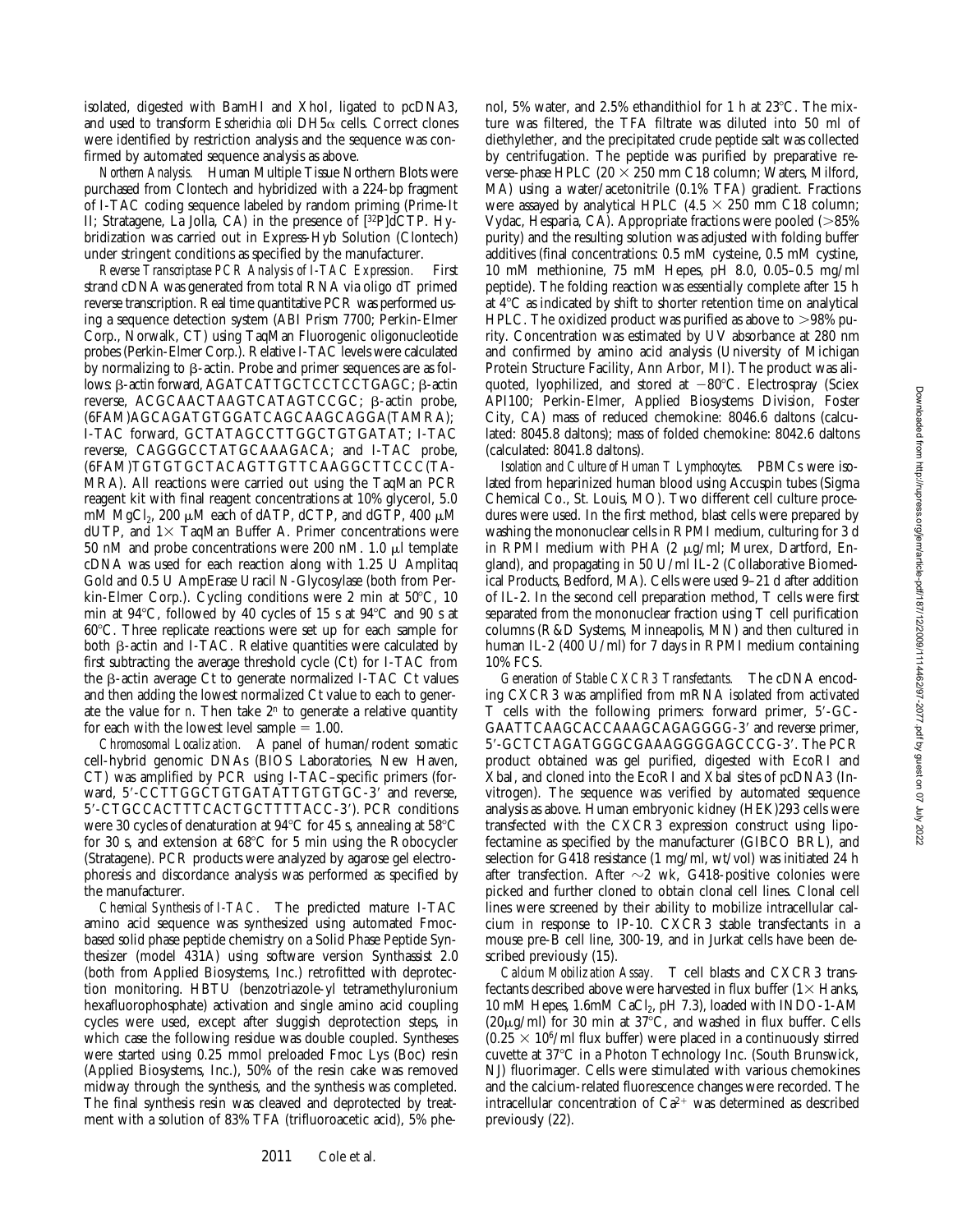*In Vitro Chemotaxis Assay.* Lymphocyte and PHA blast chemotaxis to various chemokines was measured using a 48-well Boyden's chamber (Neuro Probe, Inc., Cabin John, MD). In brief, agonists were diluted in RPMI medium containing 0.1% BSA and added to the bottom wells of a 48-well chemotaxis chamber. Cells were resuspended in RPMI/BSA and 105 cells were added to the top wells of the chamber. A  $5-\mu m$  PVP-free filter coated on the bottom with 10  $\mu$ g/ml of human type IV collagen was used. Chambers were incubated for 60 min in a 5%  $CO<sub>2</sub>$ -humidified incubator at 37 $\degree$ C. After the incubation period, the filters were stained with Dif-Quik and the number of PBMCs migrating to the lower surface was counted in six randomly chosen high powered fields.

*I-TAC Binding to CXCR3 Transfectants.* I-TAC was 125I-iodinated using the Bolton and Hunter procedure as described previously  $(44)$ . Binding assays were performed in triplicate in 200- $\mu$ l volumes of binding buffer (50 mM Hepes, pH 7.4, 0.5% BSA, 1 mM CaCl<sub>2</sub>, and 5 mM MgCl<sub>2</sub>) in the presence of 0.27 nM of radiolabeled I-TAC and various concentrations of unlabeled chemokines at  $4^{\circ}$ C for 60 min. I-TAC bound to cells was separated from unbound by first diluting the samples in 10 vol of 10 mM Hepes, pH 7.4, and 0.5 M NaCl and then filtering on GF/C filters (presoaked 20 min in 0.3% polyethylenimine) using a vacuum aspirator. Filters were then washed twice with the same buffer, air-dried and counted on a Beckman gamma counter. Scatchard analysis was performed as described previously (22).

#### **Results**

*Identification of I-TAC.* Through a collaboration with Incyte Pharmaceuticals, Inc., a cDNA library was constructed from RNA isolated from primary human astrocytes stimulated for 12 h with IFN- $\gamma$ , IL-1 $\beta$ , and TNF- $\alpha$ (200 U/ml each). Approximately 4,000 sequences were generated at Incyte and screened to identify known and novel sequences using the program BLAST (43). The sequence of a novel clone, NCY580854, was most closely related to the non-ELR CXC chemokine, IP-10. This sequence was representative of a cluster of clones present at 0.35% in this stimulated astrocyte library. Full-length sequence of the cDNA corresponding to clone NCY580854 was obtained by 3'-RACE as described in Materials and Methods. The consensus sequence of various overlapping cDNAs corresponding to clone NCY580854 is shown in Fig. 1. The sequence contains an open reading frame of 94 amino acids with a 3' untranslated region of  $\sim$ 1,000 bp. (Fig. 1). A rare polyadenylation signal (AATACA; reference 45) is present 10 bases upstream of the poly $A^+$  track (Fig. 1). Part of the sequence of clone NCY580854 is identical to the recently described  $\beta$ -R1 cDNA fragment (46), except that the published  $\beta$ -R1 sequence has an insertion of six bases (TCGAGC) at position 302, a single base deletion at positions 275, 277, and 283, a  $C \rightarrow T$  change at position 335, a G→A change at position 353, and an  $A\rightarrow T$ change at position 410 (Fig. 1). A re-examination of the  $\beta$ -R1 sequence data revealed that the deletions and insertions are not present in that cDNA and the base differences are most likely sequence polymorphisms (Ransohoff, R., personal communication). Therefore, we conclude that NCY580854 and  $\beta$ -R1 are encoded by the same gene. Due to its IFN inducibility and biological activity (see below), we have named this novel chemokine I-TAC (IFN-inducible T cell  $\alpha$  chemoattractant). Based on the hydrophobicity profile of the coding sequence of NCY580854 and sequence comparisons with IP-10 and HuMig, we propose that signal peptide cleavage occurs between Gly21 and Phe22 (Fig. 1). The predicted mature polypeptide is 72 amino acids in length, contains 4 conserved cysteines typical of chemokines, and does not contain an ELR motif. Like other chemokines, it is highly basic with an isoelectric point of 10.79. I-TAC has greater similarity  $(\sim 40\%)$  to the non-ELR CXC chemokines, IP-10 and HuMig, than to any

| M S V K G M A I A L A                                                                                                                                                                                                    | 100  |
|--------------------------------------------------------------------------------------------------------------------------------------------------------------------------------------------------------------------------|------|
| CTGTGATATTGTGTGCTACAGTTGTTCAAGGCTTCCCCATGTTCAAAAGAGGACGCTGTCTTTGCATAGGCCCTGGGGTAAAAGCAGTGAAAGTGGCAGA<br>RCLC<br>T<br>G<br>I L C A T V V O G F<br>P<br>$M$ F<br>K R G<br>P<br>G.<br>V K A V K V A<br>- D                  | 200  |
| s<br>D.<br>$\mathbf{K}$<br>T.<br>Е<br>v<br>T.<br>$\mathbf{K}$<br>- E.<br>к<br>P<br>E<br>KA<br>S.<br>м<br>Y<br>P<br>N<br>N<br>$\epsilon$<br>$\mathbf{T}$<br>T<br>т.<br>N<br>G.<br>$\Omega$<br>R.<br>C.<br>L N<br>T.<br>τ. | 300  |
| I I K K V E R K N F *<br>K S<br>K O<br>ARL                                                                                                                                                                               | 400  |
| TAGAACAAGTTTAACTGTGACTACTGAAATGACAAGAATTCTACAGTAGGAAACTGAGACTTTTCTATGGTTTTGTGACTTTCAACTTTGTACAGTTAT                                                                                                                      | 500  |
|                                                                                                                                                                                                                          | 600  |
| AATGGATTTCTAGGAAAAGCTACCTTAAGAAAGGCTGGTTACCATCGGAGTTTACAAAGTGCTTTCACGTTCTTACTTGTTGTATTATACATTCATGCAT                                                                                                                     | 700  |
|                                                                                                                                                                                                                          | 800  |
| TATGCTATATTACTATCTGTGGTTACAGTGGAGACATTGACATTATTACTGGAGTCAAGCCCTTATAAGTCAAAAGCATCTATGTGGTGAAAGCATTCC                                                                                                                      | 900  |
|                                                                                                                                                                                                                          | 1000 |
| TAACCAATTCATTAAATGTAATTCATAAAATGTACTATGAAAAAATTATACGCTATGGGATACTGGCAACAGTGCACATATTTCATAACCAAATTAGCA                                                                                                                      | 1100 |
|                                                                                                                                                                                                                          | 1200 |
| GTATAAATGATAGCAATATCTTGGACACATTTGAAATACAAAATGTTTTTGTCTACCAAAGAAAAATGTTGAAAAATAAGCAAATGTATACCTAGCAATC                                                                                                                     | 1300 |
|                                                                                                                                                                                                                          | 1371 |

Figure 1. Nucleotide sequence and predicted amino acid sequence of human I-TAC. The deduced amino acid sequence is indicated in single letter codes below the cDNA sequence, with the stop codon indicated by an asterisk. The putative signal peptide is underlined. The polyadenylation signal is of a rare type and is marked with a double underline. The sequence is available from EMBL/GenBank/DDBJ under accession number AF030514.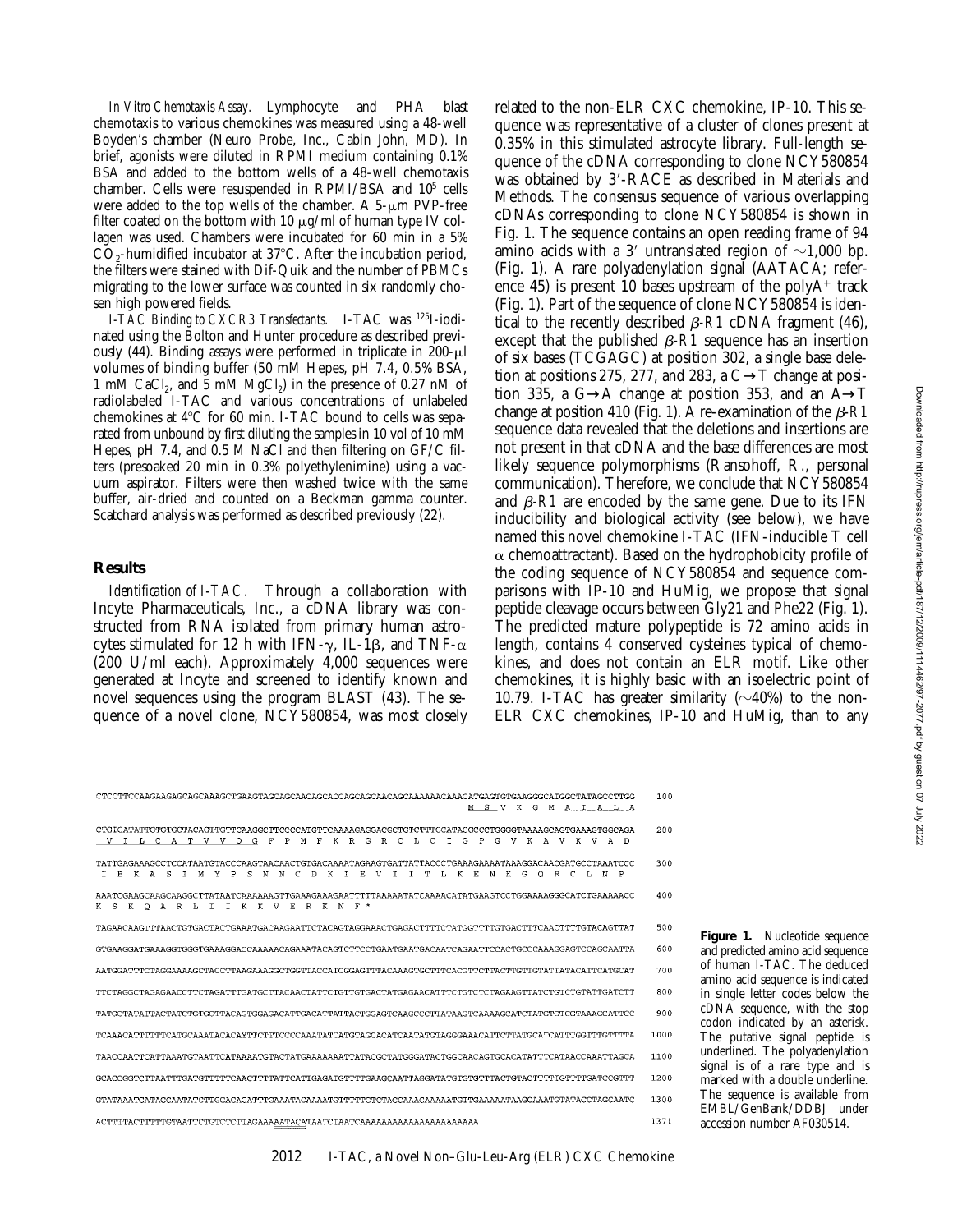



A





other known chemokines. The alignment and phylogenetic relationship of I-TAC to other CXC chemokines is shown in Fig. 2, *A* and *B*.

*Chromosomal Localization of I-TAC.* The chromosome location of I-TAC was determined by PCR amplification of human/rodent somatic cell-hybrid genomic DNAs with primers designed to flank the predicted position of intron 1 (based on alignment of I-TAC cDNA with the known gene structure of IL-8; reference 47). These primers amplified a genomic product of  $\sim$ 700 bp, whereas the cDNA product is 105 bp (data not shown). No product was detected in either hamster or mouse genomic DNA controls. The PCR analysis of the somatic cell-hybrid genomic DNA panel using these primers yielded products only in hybrids containing human chromosome 4 (data not shown). Thus, the gene encoding I-TAC maps to chromosome 4 as

2013 Cole et al.

**Figure 2.** Sequence alignment and phylogenetic relationship of I-TAC with other known CXC chemokines. (*A*) Amino acid alignment of I-TAC with CXC chemokines. The alignment was generated with the program Megalign (DNA Star, Madison, WI) using the Clustal method and then manually aligned to obtain the maximum amino acid similarity. Amino acid residues conserved in all sequences are boxed and shaded. Unshaded boxed regions indicate amino acid residues conserved between I-TAC and at least two other CXC chemokines. (*B*) Phylogenetic tree showing the relationships between I-TAC and known CXC chemokines. The alignment above was used to generate a phylogenetic tree by the Megalign program and the extent of similarity between sequences is indicated below the phylogenetic tree.

do other CXC chemokines, with the exception of SDF-1.

*Expression of I-TAC mRNA.* To determine the tissue distribution of I-TAC mRNA, we performed Northern blot hybridization using the I-TAC cDNA as probe. The highest levels of I-TAC mRNA were detected in peripheral blood leukocytes, pancreas, and liver, followed by thymus, spleen, and lung (Fig. 3). Lower levels were detected in placenta, prostate, and small intestine. The size of the I-TAC mRNA is  $\sim$ 1.4 kb, the same size as the full length cDNA sequence in Fig. 1. However, a transcript of  $\sim$ 4.5 kb was also detected in pancreas, peripheral blood leukocytes, and spleen (Fig. 3). Interestingly, a heterogeneous range of transcripts from  $\sim$ 1.3 to 6 kb was detected in liver and small intestine, which cannot be explained by RNA degradation, since discreet bands were detected in these lanes using other genes as probes (data not shown). These bands

103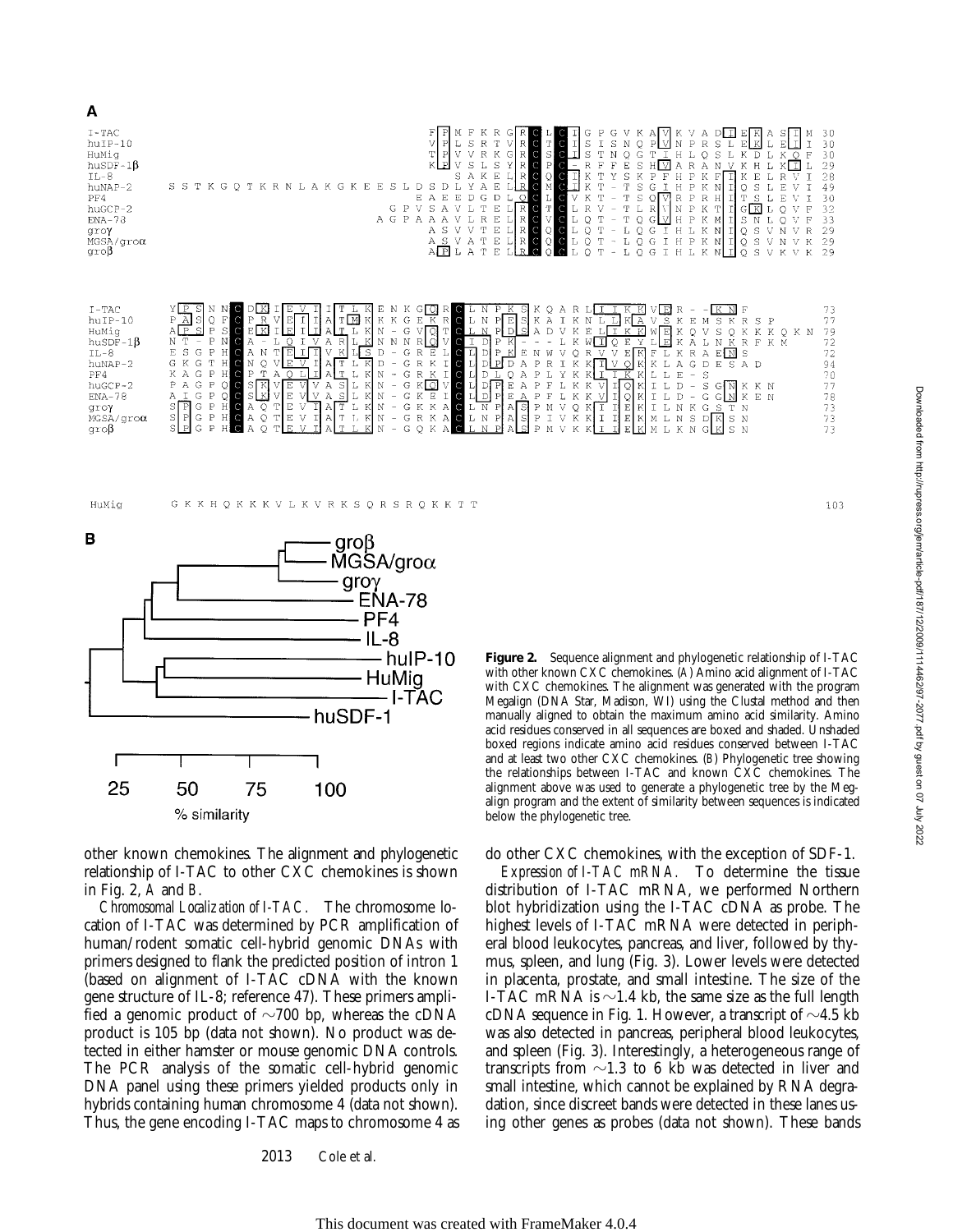

**Figure 3.** Northern blot analysis of the tissue distribution of I-TAC. Multiple Tissue Northern Blot filters (Clontech), containing 2 µg poly( $\overline{A}$ )<sup>+</sup> mRNA/lane, were hybridized with a <sup>32</sup>P-labeled human I-TAC cDNA probe. Conditions for hybridization and subsequent washings were as indicated in Materials and Methods. Autoradiography was performed at  $-70^{\circ}$ C with intensifying screen for 24–72 h. Migration of molecular weight markers in kilobases are shown between the blots.

may represent alternatively spliced I-TAC transcripts, or cross-hybridizing mRNAs, although we have not investigated this further.

To investigate the regulation of I-TAC mRNA by IFN,

**Table 1.** *Real Time Quantitative Reverse Transcriptase PCR of I-TAC mRNA*

| Cell type $(\pm$ stimulation)       | Relative level of I-TAC mRNA* |
|-------------------------------------|-------------------------------|
| Astrocytes                          | 1.00                          |
| Astrocytes + IL-1                   | 3,221                         |
| Astrocytes + IFN- $\gamma$          | 14,164                        |
| Astrocytes + IL-1 and IFN- $\gamma$ | 467,087                       |
| Monocytes                           | 4                             |
| Monocytes $+$ IL-1                  | 5                             |
| Monocytes + IFN- $\gamma$           | 399                           |
| Monocytes + IL-1 and IFN- $\gamma$  | 222                           |
| Monocytes $+$ IFN- $\beta$          | 425                           |
| SV-A3 (microglial cell line)        | 5                             |
| $SV-A3 + IFN-\gamma$                | 48,308                        |
| Pancreas                            | 4,021                         |
| Lung                                | 637                           |
| Liver                               | 35                            |
|                                     |                               |

**\***Levels of I-TAC mRNA were calculated as described in Materials and Methods.

we used real time quantitative reverse transcriptase PCR (48).  $\beta$ -actin mRNA was simultaneously amplified and the levels of I-TAC PCR product were normalized to the levels of  $\beta$ -actin PCR product. The lowest level of I-TAC PCR product detected within the samples analyzed was arbitrarily set at one and corresponds to the mRNA detected in cultured unstimulated astrocytes (Table 1). IFN- $\gamma$  upregulated I-TAC mRNA in all cell types examined. The greatest induction, 14,000-fold, was observed in astrocytes. Furthermore, IL-1 synergized with IFN- $\gamma$  to give an  $\sim$ 400,000 fold increase of I-TAC mRNA in astrocytes. This synergy was not observed in monocytes. In monocytes, IFN- $\beta$  induction of I-TAC mRNA was similar to IFN- $\gamma$  induction. Finally, IFN induction resulted in a significantly higher I-TAC mRNA level in astrocytes compared with the basal level detected in pancreas, lung, or liver (Table 1). These results demonstrate a tremendous upregulation of I-TAC mRNA in astrocytes stimulated with IFN- $\gamma$  together with IL-1, and further confirm the previous report that the  $\beta$ -R1 gene encoding I-TAC is regulated by IFN (46).

*Chemotactic Activity of I-TAC.* Since I-TAC shares the greatest sequence similarity with IP-10 and HuMig, we predicted that it would have similar biological activities and evoke similar responses in T cells. To test this hypothesis, we chemically synthesized the predicted mature I-TAC polypeptide and used the purified material to perform chemotaxis assays on PHA-stimulated peripheral blood T cells cultured in the presence of IL-2 for 8–15 d. I-TAC induced a potent chemotactic response in activated T cells that peaked at 10 nM and decreased at higher concentrations in a typical bell-shaped chemotactic response curve (Fig. 4).



**Figure 4.** Chemotactic response of activated T cells to I-TAC. PHAstimulated T cells grown in the presence of IL-2 for 10–15 d were used in chemotaxis assays as described in Materials and Methods. Each assay was done in triplicate and the cells migrating in response to the indicated concentration of chemokine were scored in five to eight high powered fields (*HPF*). Error bars were determined by first calculating the average number of cells in the HPF and then determining the standard deviation within the three different wells.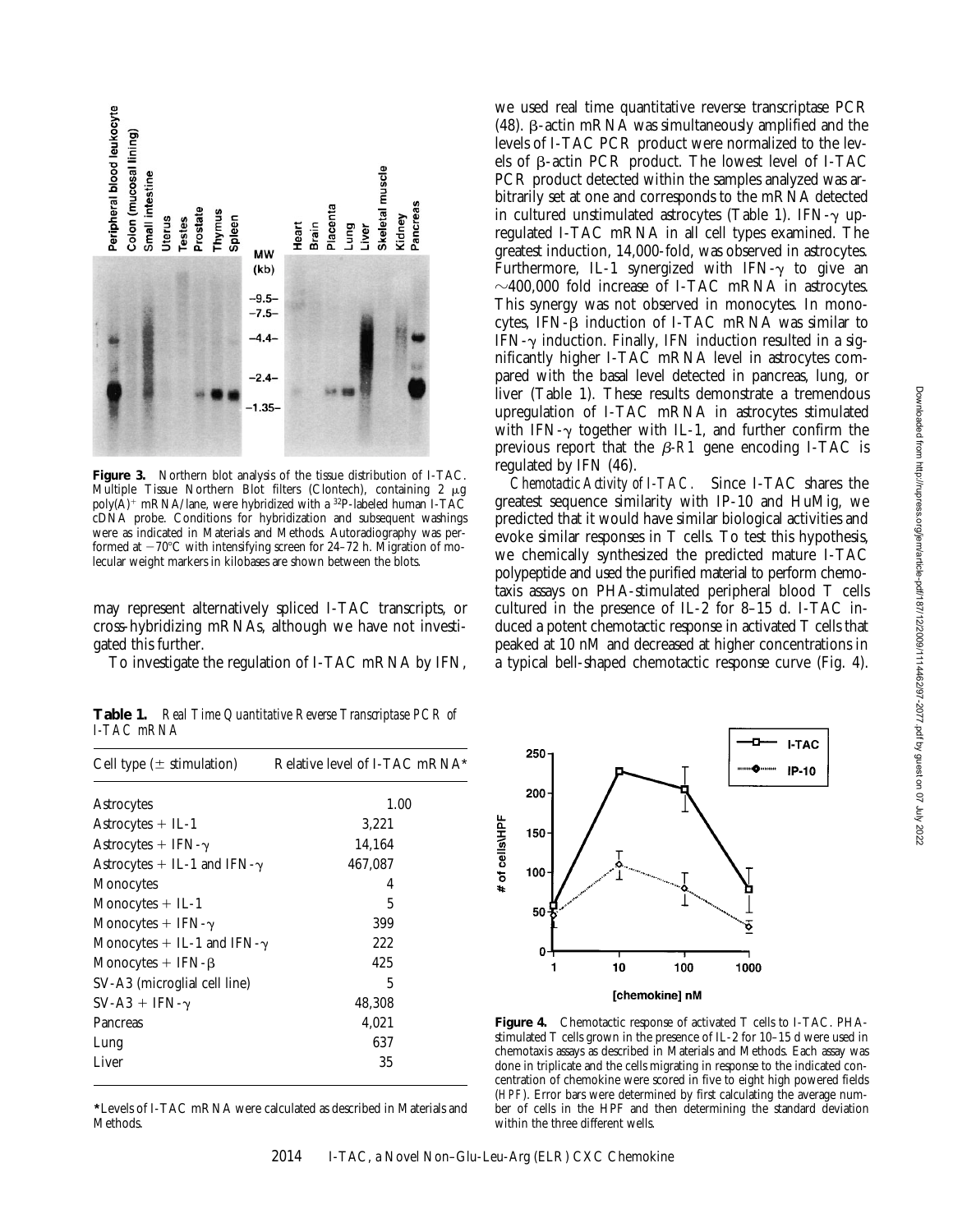I-TAC was equipotent to IP-10, but the efficacy was much higher, i.e., twice as many cells migrated in response to 10 nM I-TAC than to 10 nM IP-10 (Fig. 4). No response was observed with freshly isolated, untreated T cells, monocytes, or granulocytes (data not shown), indicating that, like IP-10 and HuMig, I-TAC is selective for activated T cells (13).

*Intracellular [Ca<sup>2+</sup>] Measurements.* We then determined if I-TAC caused changes in intracellular calcium levels in activated T cells, as is typical for chemokine-induced signaling in leukocytes. I-TAC caused a rapid and transient increase in intracellular calcium level in a dose-dependent manner with peak activity at 10 nM (Fig. 5 *A*). I-TAC was considerably more potent (EC<sub>50</sub>:  $\sim$ 6 nM) than IP-10 and HuMig (EC<sub>50</sub>:  $\sim$ 20 and  $\sim$ 30 nM, respectively). In addition, the I-TAC response was more robust: up to 800 nM calcium was mobilized by I-TAC compared with 200 and 400 nM by HuMig and IP-10, respectively (Fig. 5 *B*). No change in intracellular calcium level was detected in neu-

I-TAC

170

I-TAC

 $IP-10$ 

HuMig

50<sub>nM</sub>  $10nM$ 

5<sub>nM</sub>

 $0.5<sub>nM</sub>$ 

A

B

[Calcium] nM

Calcium] nM

1000

800

600

400

200

1000

750

500

250

 $0 0.1$ 

 $\mathbf{0}$ 

70

95

1

120

Time (s)

145

trophils, eosinophils, or monocytes, consistent with the lack of chemotaxis in these cells (data not shown). These results confirmed the activity and specificity observed in the chemotaxis assay and in addition showed that I-TAC is more potent and efficacious than either IP-10 or HuMig.

*Cross-Desensitization Analysis.* To examine receptor use by I-TAC, we used calcium mobilization as a read-out and performed cross-desensitization experiments using activated T cells. Although homologous desensitization was seen with all three chemokines (data not shown), an interesting pattern of cross-desensitization was observed (Fig. 6). First, IP-10 at 1,000 nM and HuMig at 500 nM completely cross-desensitized each other, indicating that they interact with one receptor, most likely CXCR3 (15). 50 nM I-TAC desensitized the response to 1,000 nM IP-10 and 500 nM HuMig, indicating that I-TAC most likely interacts with the IP-10/HuMig receptor. However, neither IP-10 at 1,000 nM nor HuMig at 500 nM completely desensitized the response to 50 nM I-TAC (Fig. 6). These results suggest two possibilities. The first is that I-TAC interacts with multiple receptors, at least one of which does not bind IP-10 or HuMig. Alternatively, it is possible that all three chemo-



 $10$ 

[Ligand] nM

100

1000

2015 Cole et al. ent donors.



Chemokine concentrations used were 1,000 nM for IP-10, 500 nM for HuMig, and 50 nM for I-TAC. INDO-1–loaded cells were exposed sequentially to the indicated chemokines. These data are from one representative experiment of four separate experiments using cells from differ-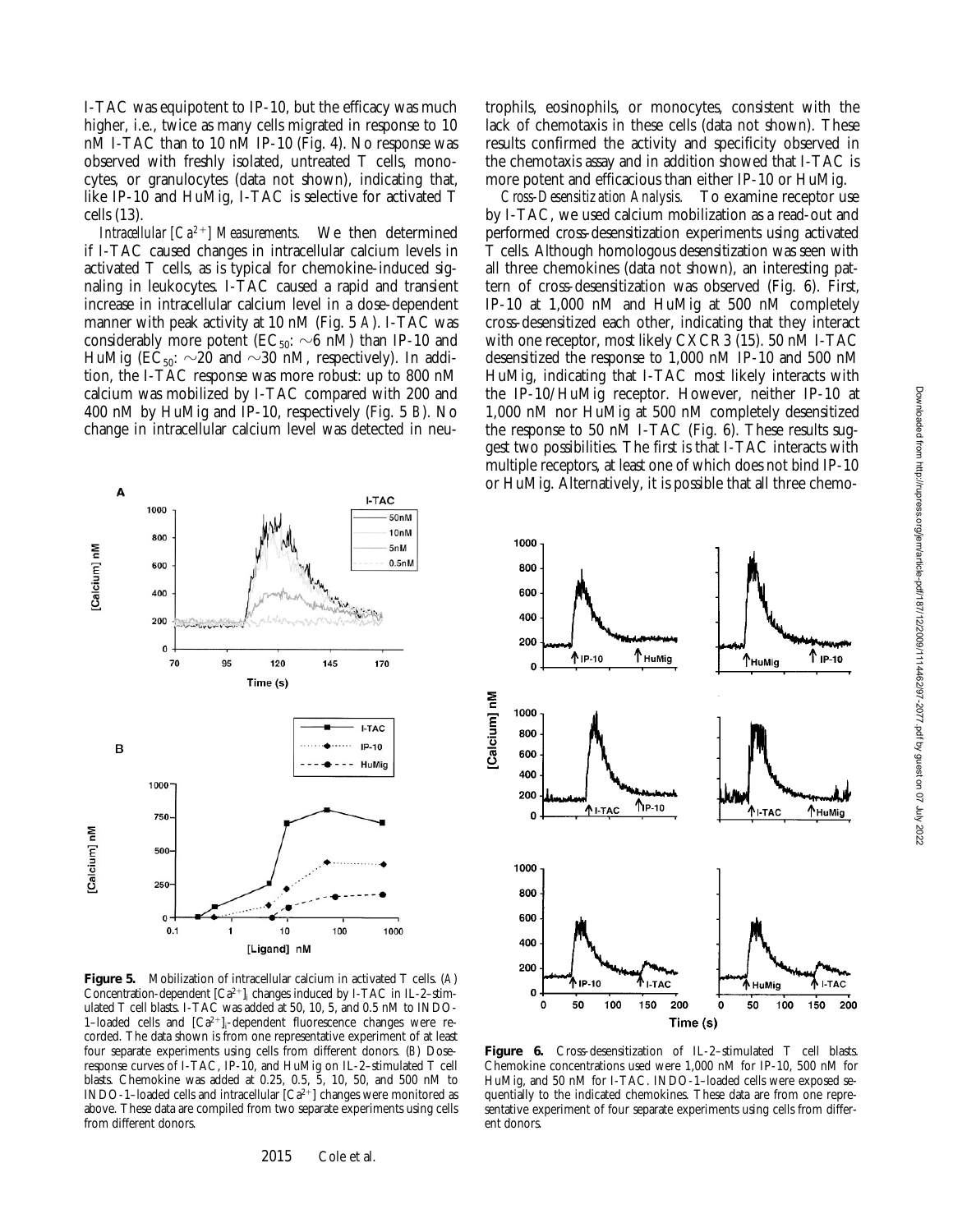![](_page_7_Figure_1.jpeg)

Figure 7. Chemotaxis of stable CXCR3 transfectants. 300-19 transfectants expressing CXCR3 (clone MLRA-A5) were challenged with I-TAC (*squares*), HuMig (*circles*), and IP-10 (*diamonds*). Chemotaxis was done as previously described (15). The incubation time for chemotaxis was 2 h. I-TAC responses to nontransfected 300-19 cells are also shown (*triangles*).

kines interact with one receptor, but I-TAC interacts with at least one site or conformational form bound by neither IP-10 nor HuMig.

*Interaction of I-TAC with CXCR3.* Cross-desensitization experiments suggested that IP-10, HuMig, and I-TAC can all interact with the same receptor. Since an IP-10/HuMig receptor (CXCR3) has been identified, we tested the ability of I-TAC to interact with CXCR3. I-TAC caused a potent chemotactic response in 300-19 transfectants stably expressing CXCR3. The response peaked at 10 nM and decreased at higher concentrations in a typical chemotactic response (Fig. 7). No response to I-TAC was observed in parental 300-19 cells. I-TAC was both more potent (maximum migration at 10 nM for I-TAC versus  $\sim$ 100 nM for IP-10 and HuMig) and more efficacious (twice as many cells migrated in response to 10 nM I-TAC) than IP-10 or HuMig (Fig. 7). To further examine the interaction with CXCR3, the change in the level of intracellular calcium in 300-19 CXCR3 transfectants was monitored after challenge with various chemokines. I-TAC caused a dose-dependent response that peaked at 10 nM (Fig. 8), while no change in intracellular calcium was observed in parental 300-19 cells (data not shown). In comparison to IP-10 or HuMig, I-TAC mobilized twice as much calcium,  $\sim$ 2,000 nM compared with  $\sim$ 1,000 nM for IP-10 and HuMig. The EC<sub>50</sub> of I-TAC was  $\sim$ 1 nM compared with  $\sim$ 10 nM for IP-10 and  $\sim$ 50 nM for HuMig (Fig. 8). The results of  $Ca^{2+}$  cross-desensitization experiments using the 300-19 CXCR3 transfectants are shown in Fig. 9. Similar to what was observed on T cells, a relatively low concentration of I-TAC (50 nM) completely desensitized the response to either 1,000 nM IP-10 or 500 nM HuMig, although IP-10 or HuMig at these elevated concentrations caused only a partial desensitization of I-TAC responses (Fig. 9). The fail-

![](_page_7_Figure_5.jpeg)

Figure 8. Mobilization of intracellular calcium in stable CXCR3 transfectants. Concentration-dependent  $[Ca^{2+}]_i$  changes induced by I-TAC, HuMig, or IP-10 on INDO-1–loaded 300-19/CXCR3 transfectants were determined as described above. Doses were as indicated.

ure of IP-10 or HuMig to completely desensitize I-TAC responses in cloned CXCR3 transfectants is consistent with the hypothesis that I-TAC binds multiple sites or conformational forms of this receptor. Regardless, these results indicate that I-TAC is a highly potent and efficacious ligand for CXCR3.

*Binding of I-TAC to CXCR3 Transfectants.* To demonstrate that I-TAC binds to CXCR3, and to measure its affinity compared with IP-10 and HuMig, we performed binding assays. No I-TAC binding was observed over background on the 300-19 transfectants, presumably due to low receptor expression (data not shown). However, radiolabeled I-TAC bound specifically to HEK293 transfectants stably expressing CXCR3 (5976  $\pm$  90 cpm) and not to parental HEK293 cells (1551  $\pm$  48 cpm). The binding to the HEK293 transfectants was displaceable with increasing concentrations of unlabeled I-TAC (Fig. 10). Scatchard analysis revealed two sites, a high affinity site of 0.3 nM and a low affinity site of 36 nM (Fig. 10,  $n = 3$  experiments).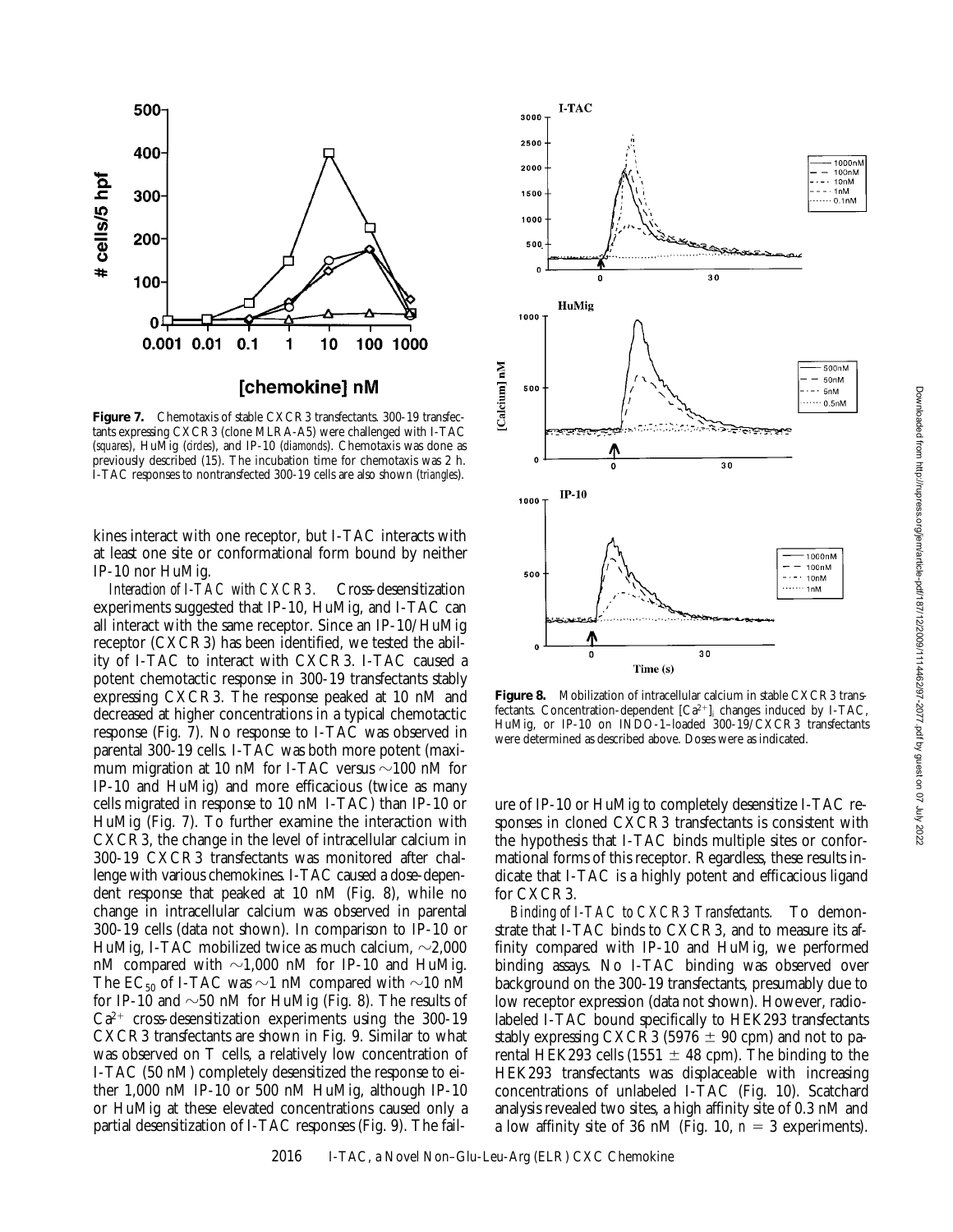![](_page_8_Figure_1.jpeg)

**Figure 9.** Cross-desensitization of 300-19/CXCR3 transfectants. Chemokine concentrations used were 1,000 nM for IP-10, 500 nM for HuMig, and 50 nM for I-TAC. INDO-1–loaded cells were exposed sequentially to the indicated chemokines, and intracellular  $[Ca^{2+}]$  changes were monitored as above.

When unlabeled IP-10 or HuMig was used to displace radiolabeled I-TAC, the dose-response curve shifted to the right. The IC<sub>50</sub> for I-TAC was  $\sim$ 1 nm, whereas IP-10 and HuMig IC<sub>50</sub> values were  $\sim$ 70 and  $\sim$ 300 nM, respectively. Direct binding of labeled IP-10 or HuMig to CXCR3 was not detectable above background binding (data not shown). Taken together, these data suggest that IP-10 and HuMig have a low affinity for CXCR3 expressed in HEK293 cells. Since I-TAC has a significantly higher affinity for CXCR3, as well as higher potency and efficacy than IP-10 or Hu-Mig, we conclude that I-TAC is the dominant ligand for this receptor.

### **Discussion**

We have identified a novel non-ELR CXC chemokine, termed I-TAC, through sequencing of cDNAs derived from stimulated astrocytes. The cDNA encoding I-TAC is identical to  $\beta$ -R1, a recently described gene that is differentially regulated by INF- $\beta$  (46). I-TAC shares greatest sequence similarity with the chemokines IP-10 and HuMig and we provide evidence that I-TAC binds to the IP-10/ HuMig receptor, CXCR3. However, I-TAC has a much higher affinity for CXCR3 than have either IP-10 or Hu-Mig, as demonstrated by displaceable binding. Scatchard analysis revealed two sites for I-TAC, one high affinity and one low affinity. No direct binding was detected on transfectants or activated T cells with radiolabeled IP-10 or Hu-Mig, possibly due to lower affinity for CXCR3. The importance of these interactions in vivo is not clear. IP-10, for example, has been shown to interact with proteoglycans, as may also be possible for HuMig and I-TAC. The influence of these associations on receptor binding and activation is not yet fully understood (49).

I-TAC is more potent and efficacious than either IP-10 or HuMig in its ability to mobilize intracellular calcium and as a chemotactic factor (rank order potency I-TAC  $>$ HuMig  $\approx$  IP-10). However, calcium desensitization experiments revealed an interesting phenomenon. In both activated T cells and transfected cell lines expressing CXCR3, I-TAC completely blocked the response to a subsequent challenge with IP-10 or HuMig, consistent with their binding to the same receptor. Unexpectedly, the reverse was not true. Even a high concentration of IP-10 or Hu-Mig could not completely desensitize I-TAC responses. Since these results are seen with the cloned CXCR3, it appears that these three chemokines may interact differently with the receptor. It is conceivable that the receptor may exist in different conformations, or have multiple binding sites, and that I-TAC interacts with conformations or sites which cannot interact with IP-10 and HuMig. Nevertheless, our results show that I-TAC is the dominant ligand for CXCR3 due to higher affinity, potency, and efficacy when compared with IP-10 and HuMig. It is important to note that dominant and weak ligands for CCR2 have also been reported. MCP-1 is considerably more potent than MCP-3 in the mobilization of intracellular calcium, making it the dominant ligand. In addition, saturating levels of MCP-3 do not completely desensitize MCP-1 responses (50).

The existence of dominant and weak ligands may have implications for the roles of multiple chemokines at inflammatory sites. For example, weaker ligands captured on endothelial cells may initiate firm adhesion of leukocytes, then more dominant ligands produced at inflammatory loci direct leukocyte recruitment. Such a "hierarchy" of chemoattractants has been demonstrated in vitro where different chemotactic factors, acting via multiple receptors, "navigate" leukocytes in different directions (51). Our studies would suggest that this phenomenon could also occur by chemokines acting at the same receptor.

In agreement with studies describing the regulation of CXCR3, I-TAC has potent chemotactic activity for IL-2–stimulated T cells and is not active on resting and naive T cells. As such, I-TAC may not play a role in T cell trafficking under normal conditions, but may have its greatest effect during immune response to foreign antigens, where IL-2 has been generated. Antigen recognition by unstimulated naive/memory T cells in secondary lymphoid organs leads to T cell activation, IL-2 production, and clonal expansion of antigen-selective T cells (52, 53). I-TAC released at the site of initial insult may then recruit these effector T cells. This scenario is consistent with the upregulation of I-TAC by acute phase proteins, such as IL-1 and the IFNs,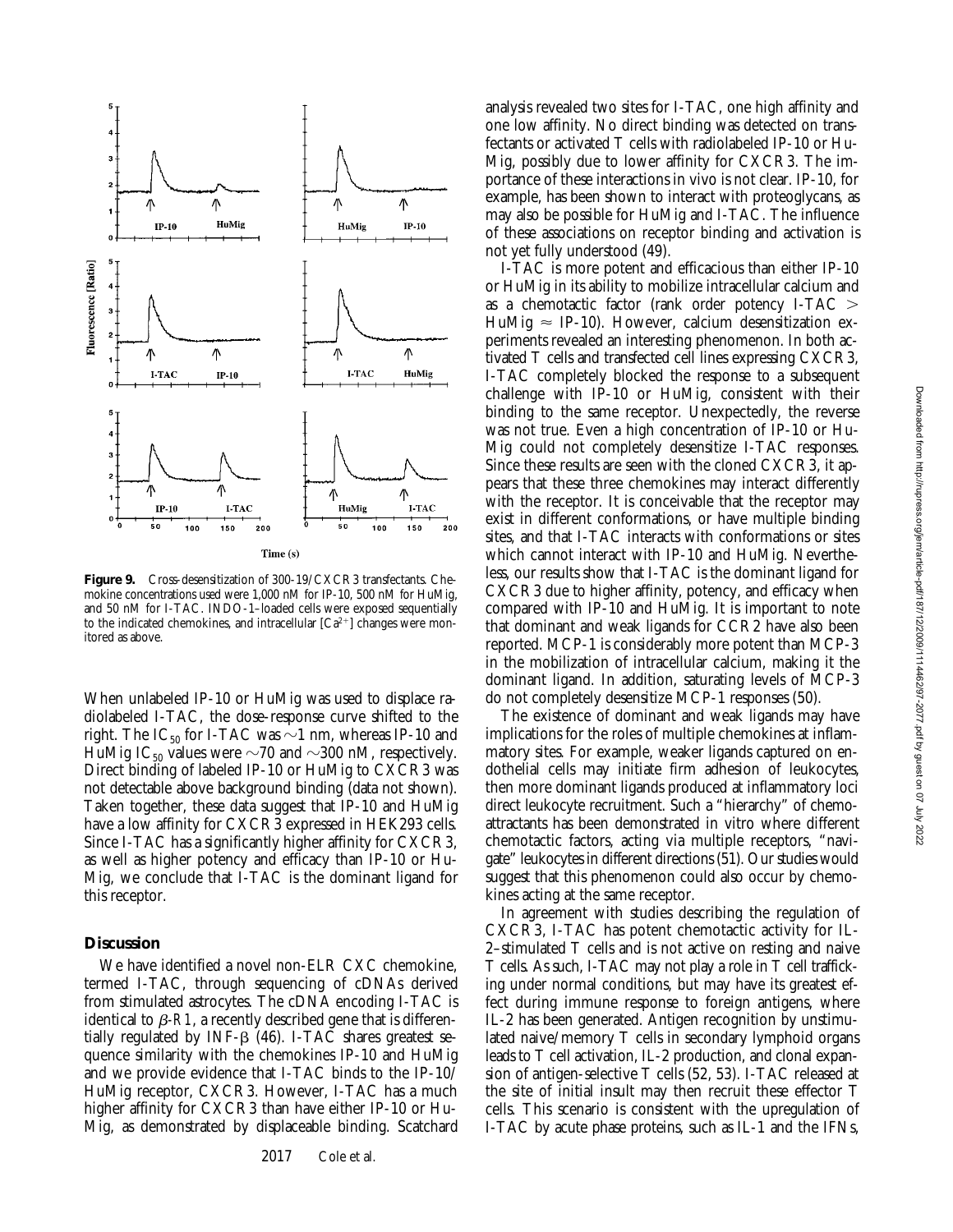![](_page_9_Figure_1.jpeg)

cells. In addition, IP-10, HuMig, and I-TAC may also play similar roles in inflammation. IP-10 has been shown to be expressed in delayed-type hypersensitivity reactions in the skin, psoriatic plaques, tuberculoid leprosy, and certain tumors (17–19), where it may be important for the recruitment of effector T cells. It is tempting to speculate that I-TAC might also be expressed in these disease states. cells bound  $1551 \pm 48$  cpm.

**Figure 10.** I-TAC binding to HEK293 cells stably expressing CXCR3. CXCR3 transfectants were incubated with radiolabeled I-TAC and various concentrations of unlabeled chemokines. Radiolabeled I-TAC bound to cells was determined as indicated in Materials and Methods. The top panel shows the displacement of radiolabeled I-TAC by unlabeled I-TAC, and the Scatchard analysis used to derive affinities for the two binding sites. The lower panels are the curves showing the displacement of radiolabeled I-TAC by IP-10 and HuMig. The maximum amount of I-TAC bound was 5976  $\pm$  90 cpm. Parental HEK293

In contrast to the low level of I-TAC expression in normal tissues, I-TAC is dramatically upregulated by IFN, and IL-1 synergizes to further increase expression. This, in addition to I-TAC's selective activity on T cells, suggests a role for I-TAC in T cell–mediated inflammatory diseases. These would most likely be diseases associated with a Th1 type cytokine profile, where abundant IFN- $\gamma$  and IL-1 would be produced. Examples include autoimmune diseases, delayed-type hypersensitivity responses, certain viral diseases, and transplant rejection (58). However, the marked upregulation of I-TAC in astrocytes and microglial cells upon stimulation by IL-1 and IFN raises the possibility that I-TAC has a central role in the pathogenesis of neuroinflammatory diseases such as meningitis, encephalitis, and multiple sclerosis.

The role of IL-1 in EAE, an animal model for multiple sclerosis, has been demonstrated, in that an IL-1 receptor antagonist has shown beneficial effects (59). Furthermore, acquisition of a Th1-type cytokine profile is required for

which would be expected to be present at high concentrations at sites of inflammation.

Recently, several chemokines having specificity for T cells have been described, including dendritic cell CC chemokine 1/PARC (pulmonary and activation-regulated chemokine), TARC (thymus and ARC), and MIP (macrophage inflammatory protein)-3a/LARC (liver and ARC) (28, 54–56). I-TAC demonstrated significantly greater potency than any of these three chemokines for IL-2–activated T cells (Gladue, R.P., and T.J. Paradis, unpublished data). The only chemokine more potent than I-TAC was SDF-1 $\alpha$ , which interacts with CXCR4 (35, 36, Gladue, R.P., et al., unpublished data). Unlike I-TAC, SDF-1 $\alpha$  is active on naive as well as activated T cells, monocytes, and granulocytes. It has an important role in development, as evidenced by the prenatal death that occurs in SDF-1 $\alpha$ knock-out mice, most likely due to a defect in the development of the cardiac ventricular septal, as well as defects in B-cell lymphopoiesis and bone-marrow myelopoiesis (57). I-TAC differs from SDF-1 $\alpha$  in its unique selectivity for effector T cells and this underscores the importance of I-TAC in T cell–mediated diseases.

The functional relationship of I-TAC to IP-10 and Hu-Mig is not clear. Like IP-10, I-TAC is expressed in normal tissues including thymus, spleen, and pancreas, where it may be involved in the trafficking of activated/effector T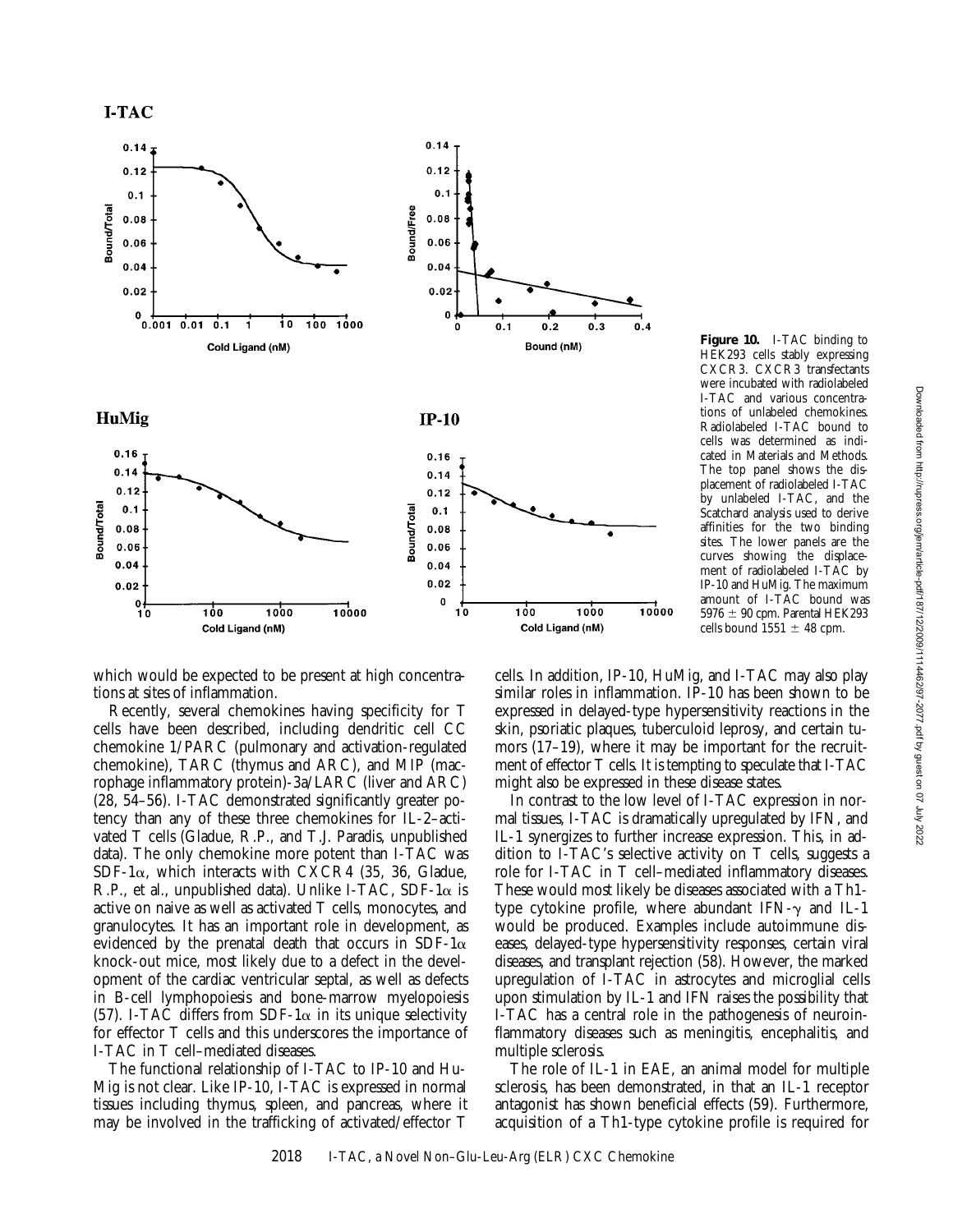EAE disease progression, highlighting the importance of IL-2 and IFN- $\gamma$  (52, 53). Since IL-2 has been shown to upregulate CXCR3 (15), and IFN- $\gamma$  synergizes with IL-1 to produce I-TAC, it is tempting to speculate that the following sequence of events might cause pathology in multiple sclerosis. Autoreactive T cells that have entered the central nervous system initiate the generation of a localized Th1-type cytokine environment, which leads to the production of I-TAC by astrocytes and microglia. This causes an amplification loop that results in increased infiltration of autoreactive and bystander effector T cells. Eventually, a nonspecific inflammatory response is triggered that may cause

lesion formation and demyelination indicative of multiple sclerosis disease pathology.

In conclusion, we have identified and characterized I-TAC, a novel non-ELR CXC chemokine highly expressed in cytokine-stimulated astrocytes. I-TAC has potent chemotactic activity on activated T cells and is a higher affinity ligand for CXCR3 than is IP-10 or HuMig. The unique regulation of I-TAC by IL-1 and IFN- $\gamma$ , and its high level production by astrocytes and microglia, suggests an important role for this chemokine in central nervous system diseases which involve T cell recruitment.

We thank Suzanne P. Williams, Yevette C. Clancy, Melissa T. Cronan, and Lisa S. Hayes for DNA sequencing support; and Michael Fogliano, David P. Dean, and Lynn M. Hames for bioinformatic analysis. We also thank Robin T. Nelson for providing RNAs from leukocytes and hematopoietic cell lines, and Robert B. Nelson for SV-A3 cells. We acknowledge Douglas A. Fisher and John B. Cheng for critical comments on the manuscript. The authors are grateful to Sue Hu and Chun Chao of the Minnesota Medical Research Institute for providing primary human fetal astrocytes.

Address correspondence to Dr. Kuldeep Neote, Department of Molecular Science, Central Research Division, Pfizer Inc., Eastern Point Rd., Groton, CT 06340. Phone: 860-441-4081; Fax: 860-441-5719; E-mail: neoteks@pfizer.com

*Received for publication 25 November 1997 and in revised form 31 March 1998.*

#### **References**

- 1. Baggiolini, M., B. Dewald, and B. Moser. 1994. Interleukin-8 and related chemotactic cytokines—CXC and CC chemokines. *Adv. Immunol.* 55:97–179.
- 2. Schall, T.J., and K.B. Bacon. 1994. Chemokines, leukocyte trafficking, and inflammation. *Curr. Opin. Immunol.* 6:865–873.
- 3. Taub, D.D., and J.J. Oppenheim. 1994. Chemokines, inflammation and the immune system. *Ther. Immunol.* 1:229–246.
- 4. Baggiolini, M., B. Dewald, and B. Moser. 1997. Human chemokines: an update. *Annu. Rev. Immunol.* 15:675–705.
- 5. Bazan, J.F., K.B. Bacon, G. Hardiman, W. Wang, K. Soo, D. Rossi, D.R. Greaves, A. Zlotnik, and T.J. Schall. 1997. A new class of membrane-bound chemokine with a CX3C motif. *Nature.* 385:640–644.
- 6. Pan, Y., C. Lloyd, H. Zhou, S. Dolich, J. Deeds, J.-A. Gonzalo, J. Vath, M. Gosselin, J. Ma, B. Dussault, et al. 1997. Neurotactin, a membrane-anchored chemokine upregulated in brain inflammation. *Nature.* 387:611–617.
- 7. Kelner, G.S., J. Kennedy, K.B. Bacon, S. Kleyensteuber, D.A. Largaespada, N.A. Jenkins, N.G. Copeland, J.F. Bazan, K.W. Moore, T.J. Schall, et al. 1994. Lymphotactin: a cytokine that represents a new class of chemokine. *Science* 266: 1395–1399.
- 8. Kennedy, J., G.S. Kelner, S. Kleyensteuber, T.J. Schall, M.C. Weiss, H. Yssel, P.V. Schneider, B.G. Cocks, K.B. Bacon, and A. Zlotnik. 1995. Molecular cloning and functional characterization of human lymphotactin. *J. Immunol.* 155:203–209.
- 9. Yoshida, T., T. Imai, M. Kakizaki, M. Nishimura, and O. Yoshie. 1995. Molecular cloning of a novel C or gamma type chemokine, SCM-1. *FEBS (Fed. Eur. Biochem. Soc.) Lett.* 360:155–159.
- 10. Clark-Lewis, I., C. Schumacher, M. Baggiolini, and B. Moser. 1991. Structure-function relationships of interleukin-8 determined using chemically synthesized analogs. Critical role of the NH<sub>2</sub>-terminal residues and evidence for uncoupling of neutrophil chemotaxis, exocytosis, and receptor binding activities. *J. Biol. Chem.* 266:18989–18994.
- 11. Hebert, C.A., R.V. Vitangcol, and J.B. Baker. 1991. Scanning mutagenesis of interleukin-8 identifies a cluster of residues required for receptor binding. *Proc. Natl. Acad. Sci. USA.* 90:3574–3577.
- 12. Clark-Lewis, I., B. Dewald, T. Geiser, B. Moser, and M. Baggiolini. 1993. Platelet factor 4 binds to interleukin-8 receptors and activates neutrophils when its N terminus is modified with Glu-Leu-Arg. *Proc. Natl. Acad. Sci. USA.* 90: 3574–3577.
- 13. Taub, D.D., A.R. Lloyd, K. Conlon, J.M. Wang, J.R. Ortaldo, A. Harada, K. Matsushima, D.J. Kelvin, and J.J. Oppenheim. 1993. Recombinant human interferon-inducible protein 10 is a chemoattractant for human monocytes and T lymphocytes and promotes T cell adhesion to endothelial cells. *J. Exp. Med.* 177:1809–1814.
- 14. Liao, F., R.L. Rabin, J.R. Yannelli, L.G. Koniaris, P. Vanguri, and J.M. Farber. 1995. Human Mig chemokine: biochemical and functional characterization. *J. Exp. Med.* 182: 1301–1314.
- 15. Loetscher, M., B. Gerber, P. Loetscher, S.A. Jones, L. Piali, I. Clark-Lewis, M. Baggiolini, and B. Moser. 1996. Chemokine receptor specific for IP10 and mig: structure, function, and expression in activated T-lymphocytes. *J. Exp. Med.* 184: 963–969.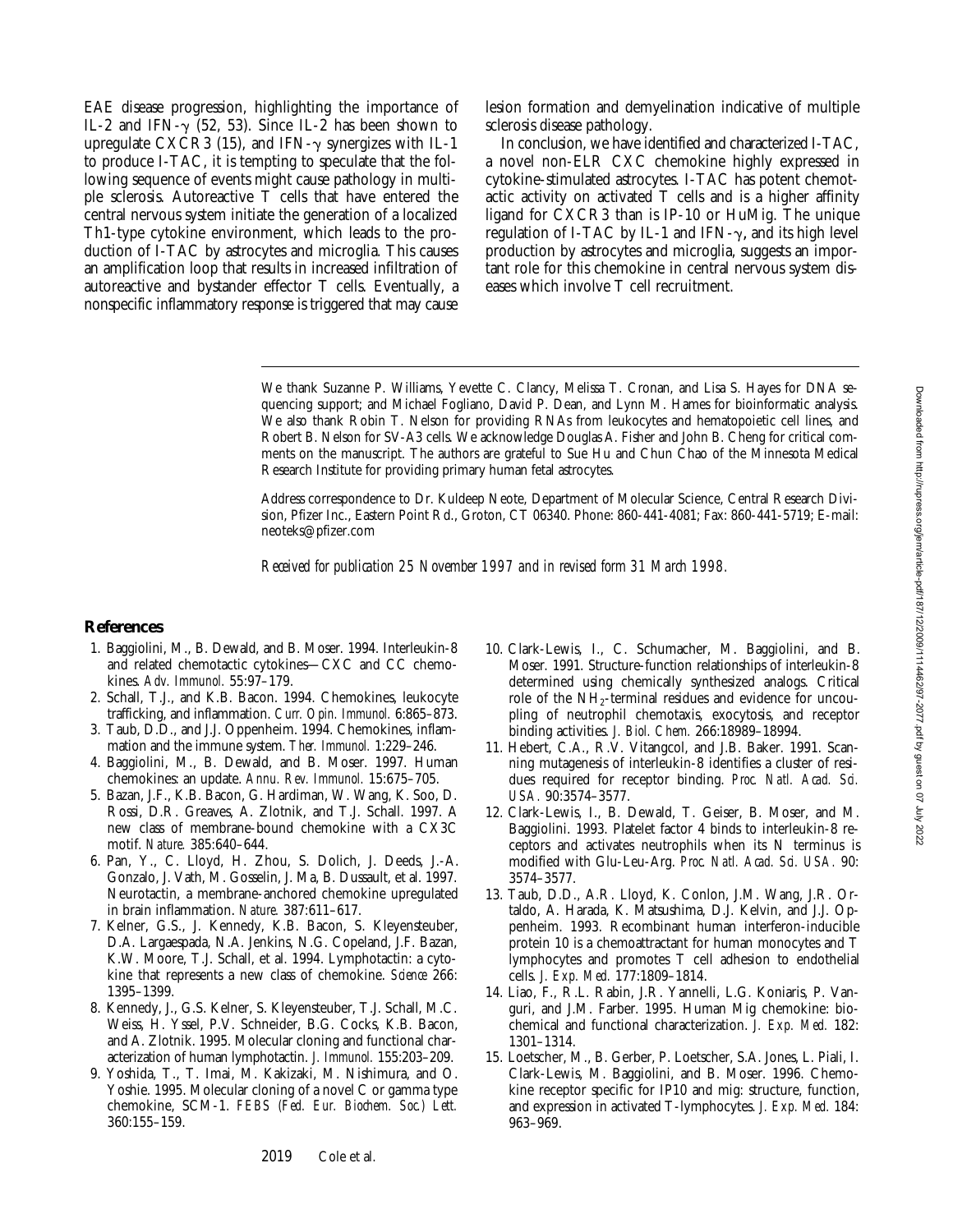- 16. Bleul, C.C., R.C. Fuhlbrigge, J.M. Casasnovas, A. Aiuti, and T.A. Springer. 1996. A highly efficacious lymphocyte chemoattractant, stromal cell-derived factor 1 (SDF-1). *J. Exp. Med.* 184:1101–1109.
- 17. Kaplan, G., A.D. Luster, G. Hancock, and Z.A. Cohn. 1987. The expression of a  $\gamma$  interferon-induced protein (IP-10) in delayed immune responses in human skin. *J. Exp. Med.* 166: 1098–1108.
- 18. Gottlieb, A.B., A.D. Luster, D.N. Posnett, and D.M. Carter. 1988. Detection of a  $\gamma$  interferon-induced protein IP-10 in psoriatic plaques. *J. Exp. Med.* 168:941–948.
- 19. Sarris, A.H., T. Esgleyes-Ribot, M. Crow, H.E. Broxmeyer, N. Karasavvas, W. Pugh, D. Grossman, A. Deisseroth, and M. Duvic. 1995. Cytokine loops involving interferongamma and IP-10, a cytokine chemotactic for  $CD4+$  lymphocytes: an explanation for the epidermotropism of cutaneous T-cell lymphoma? *Blood.* 86:651–658.
- 20. Mackay, C.R. 1996. Chemokine receptors and T cell chemotaxis. *J. Exp. Med.* 184:799–802.
- 21. Gao, J.L., D.B. Kuhns, H.L. Tiffany, D. McDermott, X. Li, U. Francke, and P.M. Murphy. 1993. Structure and functional expression of the human macrophage inflammatory protein 1 alpha/RANTES receptor. *J. Exp. Med.* 177:1421– 1427.
- 22. Neote, K., D. DiGregorio, J.Y. Mak, R. Horuk, and T.J. Schall. 1993. Molecular cloning, functional expression, and signaling characteristics of a C-C chemokine receptor. *Cell.* 72:415–425.
- 23. Charo, I.F., S.J. Myers, A. Herman, C. Franci, A.J. Connolly, and S.R. Coughlin. 1994. Molecular cloning and functional expression of two monocyte chemoattractant protein 1 receptors reveals alternative splicing of the carboxyl-terminal tails. *Proc. Natl. Acad. Sci. USA.* 91:2752–2756.
- 24. Ponath, P.D., S. Qin, T.W. Post, J. Wang, L. Wu, N.P. Gerard, W. Newman, C. Gerard, and C.R. Mackay. 1996. Molecular cloning and characterization of a human eotaxin receptor expressed selectively on eosinophils. *J. Exp. Med.* 183: 2437–2448.
- 25. Daugherty, B.L., S.J. Siciliano, J.A. DeMartino, L. Malkowitz, A. Sirotina, and M.S. Springer. 1996. Cloning, expression, and characterization of the human eosinophil eotaxin receptor. *J. Exp. Med.* 183:2349–2354.
- 26. Hoogewerf, A., D. Black, A.E. Proudfoot, T.N. Wells, and C.A. Power. 1996. Molecular cloning of murine CC CKR-4 and high affinity binding of chemokines to murine and human CC CKR-4. *Biochem. Biophys. Res. Commun.* 218:337–343.
- 27. Samson, M., P. Stordeur, O. Labbe, P. Soularue, G. Vassart, and M. Parmentier. 1996. Molecular cloning and chromosomal mapping of a novel human gene, ChemR1, expressed in T lymphocytes and polymorphonuclear cells and encoding a putative chemokine receptor. *Eur. J. Immunol.* 26:3021– 3028.
- 28. Hieshima, K., T. Imai, G. Opdenakker, J. Van Damme, J. Kusuda, H. Tei, Y. Sakaki, K. Takatsuki, R. Miura, O. Yoshie, and H. Nomiyama. 1997. Molecular cloning of a novel human CC chemokine liver and activation-regulated chemokine (LARC) expressed in liver. Chemotactic activity for lymphocytes and gene localization on chromosome 2. *J. Biol. Chem.* 272:5846–5853.
- 29. Yoshida, R., T. Imai, K. Hieshima, J. Kusuda, M. Baba, M. Kitaura, M. Nishimura, M. Kakizaki, H. Nomiyama, and O. Yoshie. 1997. Molecular cloning of a novel human CC chemokine EBI1-ligand chemokine that is a specific func-

tional ligand for EBI1, CCR7. *J. Biol. Chem.* 272:13803– 13809.

- 30. Baba, M., T. Imai, M. Nishimura, M. Kakizaki, S. Takagi, K. Hieshima, H. Nomiyama, and O. Yoshie. 1997. Identification of CCR6, the specific receptor for a novel lymphocytedirected CC chemokine LARC. *J. Biol. Chem.* 272:14893– 14898.
- 31. Tiffany, H.L., L.L. Lautens, J.L. Gao, J. Pease, M. Locati, C. Combadiere, W. Modi, T.I. Bonner, and P.M. Murphy. 1997. Identification of CCR8: a human monocyte and thymus receptor for the CC chemokine I-309. *J. Exp. Med.* 186: 165–170.
- 32. Roos, R.S., M. Loetscher, D.F. Legler, I. Clark-Lewis, M. Baggiolini, and B. Moser. 1997. Identification of CCR8, the receptor for the human CC chemokine I-309. *J. Biol. Chem.* 272:17251–17254.
- 33. Holmes, W.E., J. Lee, W.J. Kuang, G.C. Rice, and W.I. Wood. 1991. Structure and functional expression of a human interleukin-8 receptor. *Science.* 253:1280–1283.
- 34. Murphy, P.M., and H.L. Tiffany. 1991. Cloning of complementary DNA encoding a functional human interleukin-8 receptor. *Science.* 253:1280–1283.
- 35. Bleul, C.C., M. Farzan, H. Choe, C. Parolin, I. Clark-Lewis, J. Sodroski, and T.A. Springer. 1996. The lymphocyte chemoattractant SDF-1 is a ligand for LESTR/fusin and blocks HIV-1 entry. *Nature.* 382:829–833.
- 36. Oberlin, E., A. Amara, F. Bachelerie, C. Bessia, J.L. Virelizier, F. Arenzana-Seisdedos, O. Schwartz, J.M. Heard, I. Clark-Lewis, D.F. Legler, et al. 1996. The CXC chemokine SDF-1 is the ligand for LESTR/fusin and prevents infection by T-cellline–adapted HIV-1. *Nature.* 382:833–835.
- 37. Ransohoff, R.M., T.A. Hamilton, M. Tani, M.H. Stoler, H.E. Shick, J.A. Major, M.L. Estes, D.M. Thomas, and V.K. Tuohy. 1993. Astrocyte expression of mRNA encoding cytokines IP-10 and JE/MCP-1 in experimental autoimmune encephalomyelitis. *FASEB (Fed. Am. Soc. Exp. Biol.) J.* 7:592–600.
- 38. Glabinski, A.R., M. Tani, V.K. Tuohy, R.J. Tuthill, and R.M. Ransohoff. 1995. Central nervous system chemokine mRNA accumulation follows initial leukocyte entry at the onset of acute murine experimental autoimmune encephalomyelitis. *Brain Behav. Immun.* 9:315–330.
- 39. Godiska, R., D. Chantry, G.N. Dietsch, and P.W. Gray. 1995. Chemokine expression in murine experimental allergic encephalomyelitis. *J. Neuroimmunol.* 58:167–176.
- 40. Glabinski, A.R., M. Tani, S. Aras, M.H. Stoler, V.K. Tuohy, and R.M. Ransohoff. 1995. Regulation and function of central nervous system chemokines. *Int. J. Dev. Neurosci.* 13: 153–165.
- 41. Ransohoff, R.M., S. Aras, and P. Chaturvedi. 1994. Regulation of chemokine genes in human astrocytoma cells by IFNgamma and TNF-alpha. *FASEB (Fed. Am. Soc. Exp. Biol.) J.* 8:A199 (Abstr.).
- 42. McColl, S.R., M. Hachicha, S. Levasseur, K. Neote, and T.J. Schall. 1993. Uncoupling of early signal transduction events from effector function in human peripheral blood neutrophils in response to recombinant macrophage inflammatory proteins-1 alpha and -1 beta. *J. Immunol.* 150:4550–4560.
- 43. Altschul, S.F., W. Gish, W. Miller, E.W. Myers, and D.J. Lipman. 1990. Basic local alignment search tool. *J. Mol. Biol.* 215:403–410.
- 44. McFarthing, K.G. 1992. Selection and synthesis of receptorspecific radioligands. *In* Receptor-Ligand Interactions. E.C. Hulme, editor. Oxford University Press, New York. 1–18.